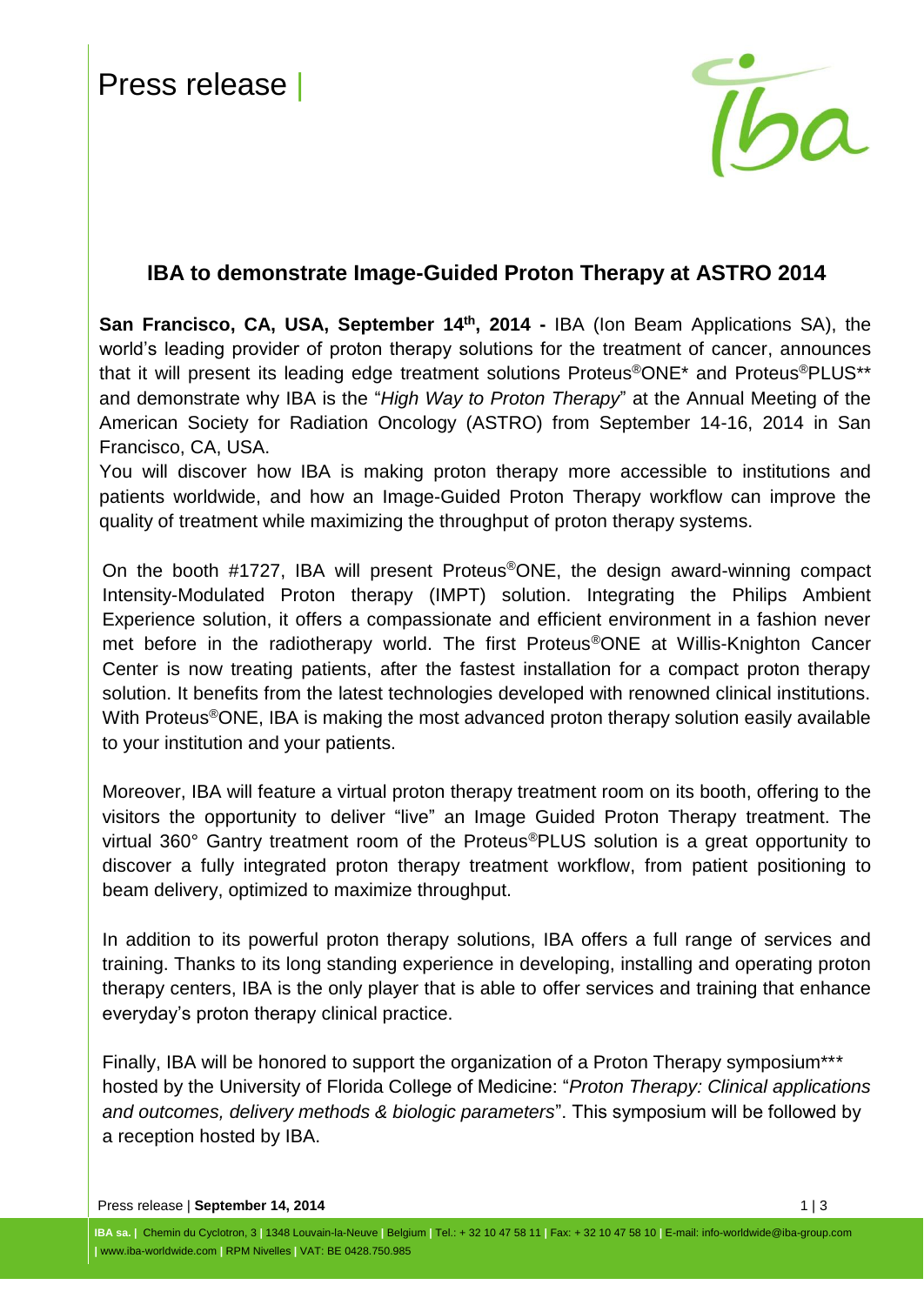# Press release |



*\* Proteus*®*ONE is the brand name of a configuration of the Proteus® 235.*

*\*\* Proteus* ®*PLUS is the brand name of a configuration of the Proteus® 235.*

\*\*\* Pre-registration is required to attend and capacity is limited. This activity is supported by an educational grant from IBA. *The University of Florida College of Medicine designates this live activity for a maximum of 2.0 AMA PRA Category 1 Credits™. Physicians should claim only the credit commensurate with the extent of their participation in the activity.*

### **Notes to Editors**

### **About Proton Therapy**

Proton Therapy is considered the most advanced and targeted cancer treatment due to its superior dose distribution and fewer side effects. Protons deposit the majority of their effective energy within a precisely controlled range, directly within the tumor, sparing healthy surrounding tissue. Higher doses can be delivered to the tumor without increasing the risk of side effects and long-term complications, thereby improving patient outcomes and quality of life.

Today, more than half of proton therapy clinical facilities worldwide use IBA systems. This includes 17 proton therapy centers in operation and 12 centers under development. Over 25.000 patients have been treated with IBA equipment – more than all competitor installations combined.

IBA will hold a Reception that will follow the Symposium organized by the University of Florida College of Medicine at ASTRO on September 15th to present *Proton Therapy: Clinical applications and outcomes, delivery methods & biologic parameters*.

### **About Proteus**®**ONE**

Proteus®ONE is the compact Intensity Modulated Proton Therapy (IMPT) solution from IBA. It benefits from the latest technologies of Proteus®PLUS, developed with top clinical institutions. Proteus®ONE is smaller, more affordable, easier to install, easier to operate and ultimately easier to finance, making this advanced radiotherapy modality available to more institutions worldwide. Proteus®ONE makes Proton Therapy accessible to more patients worldwide.

#### **About IBA**

IBA (Ion Beam Applications S.A.) is a cancer diagnostics and treatment equipment company, and the worldwide technology leader in the field of proton therapy, the most advanced form of radiotherapy available today.

Press release | **September 14, 2014** 2 | 3